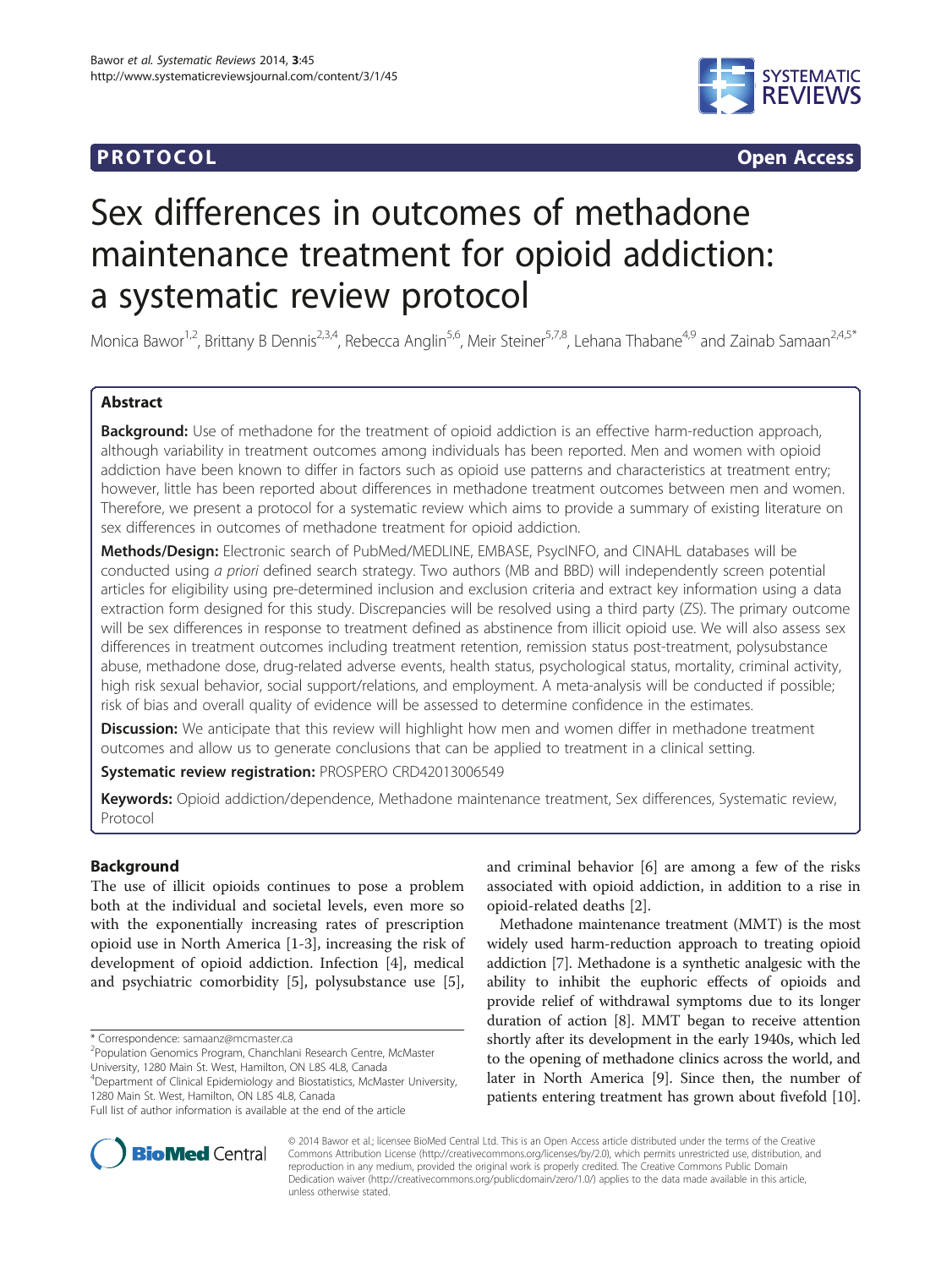It is estimated that there are >30,000 registered methadone patients in Ontario, Canada, alone [[11](#page-5-0)], which represents approximately 25% of Ontario's illicit opioid user population [[10](#page-5-0)]. Although progress has been made with MMT, it is evident that it is still not widely used in opioid addiction populations on the larger scale.

Despite the documented effectiveness of methadone as a substitute opioid therapy, methadone has also been reported to produce a large inter-individual variability in response [[12\]](#page-5-0), adding an additional layer of complexity to treatment strategies. Traditionally, the population of individuals suffering from opioid addiction has been primarily men, with most studies at the time focusing on opioid-dependent men [\[13,14](#page-5-0)]. In the most recent 30 years, there has been an increase in the number of women with opioid addiction [\[15\]](#page-5-0), which calls for a re-examination of literature on sex differences in opioid addiction in general, and response to MMT specifically.

Sex differences in opioid addiction [[10](#page-5-0),[16](#page-5-0)-[18\]](#page-6-0) and methadone treatment [\[16](#page-5-0)[,19-22](#page-6-0)] have been reported; significant sex differences in age, ethnicity, marital status, education, and employment [[23\]](#page-6-0), as well as patterns of drug use [\[21\]](#page-6-0), treatment entry [\[24\]](#page-6-0), and social support [[25](#page-6-0)] have been identified. Women are typically younger, married, unemployed, and have an earlier onset age of heroin use [\[23\]](#page-6-0). Men often use opioids for recreational purposes [[16\]](#page-5-0) and have a slower disease progression than women [\[24\]](#page-6-0). Additionally, men report earlier treatment entry, more frequent utilization of substance abuse treatment, and fewer psychological and medical problems at treatment admission compared to women [[17](#page-5-0)]. It is becoming clear that treatment needs for men and women are not the same, which points to a demand for separate treatment strategies. The available studies on opioid addiction in the literature are often limited to men [[26](#page-6-0)] or specific ethnic groups, focus on clinical profiles prior to or at treatment entry [[16](#page-5-0),[19](#page-6-0)-[22](#page-6-0)], or investigate methadone dose as a single outcome of treatment in association with other factors [[27](#page-6-0)-[30](#page-6-0)]. Sex differences have also been examined in opioid addiction patients treated with methadone in association with factors including prescription opioid use [\[31\]](#page-6-0), drug use patterns [[20](#page-6-0)], drug treatment utilization [\[32](#page-6-0)], psychiatric comorbidity [[5,](#page-5-0)[33](#page-6-0)], smoking outcomes [[34](#page-6-0)], and quality of life [\[35\]](#page-6-0); however, little has been reported about differences in methadone treatment outcomes between men and women. Few studies have investigated methadone treatment retention, response, remission, adverse events, health status, social relations, criminal activity, and mortality with a specific focus on sex difference, providing inconsistent results and leaving a large gap in the literature with regards to sex differences in response to MMT.

It is also evident that men and women vary in multiple aspects of addiction characteristics and should therefore be provided sex-specific treatment. Implementation of separate treatment approaches for men and women may prove to be a more efficient way to manage this disorder and eventually improve patient-related health outcomes. This review aims to determine whether or not men and women differ in methadone treatment outcomes.

#### **Objectives**

The objective of this review is to summarize the current status of literature regarding sex differences in methadone treatment outcomes by systematically reporting the available research to date. Specifically, we aim to:

- 1. Assess how men and women differ in methadone outcomes related to drug-use behavior, health status, and sociobehavioral functioning.
- 2. When suitable, combine the statistical outcomes in a summary estimate through meta-analytical approaches.
- 3. Critically appraise the literature and determine areas that require further investigation.

## Methods/Design

#### Inclusion and exclusion criteria

This systematic review will include completed randomized controlled trials (RCTs) and observational studies of methadone treatment outcomes in men and women. Included studies will focus primarily on sex differences, as opposed to studies on separate populations of men or women. Included studies must also have been conducted in the context of methadone treatment for opioid addiction. Studies including patients that are undergoing a substitute opioid therapy other than methadone (that is, buprenorphine/naloxone, naltrexone) or using methadone for the purpose of detoxification (not maintenance) will be excluded. Studies investigating patient subpopulations such as pregnant women or incarcerated individuals will be excluded as they are too specific to represent the overall population of opioid-dependent individuals and may not allow for the application and generalizability of our findings to community samples. Sex differences in these populations may also be influenced by their environment, leading to a high potential for confounding and bias in the outcomes studied. Patients that are using methadone for the treatment of a condition other than opioid addiction (that is, chronic pain) will also be excluded. Participants shall include both men and women who are receiving methadone treatment for a diagnosis of opioid dependence. No other limitations will be applied (including age or ethnicity) as our intent is to retrieve all articles on sex differences in methadone treatment without restrictions based on population characteristics. The primary outcome of this review will be the presence of sex differences in methadone treatment response, defined as abstinence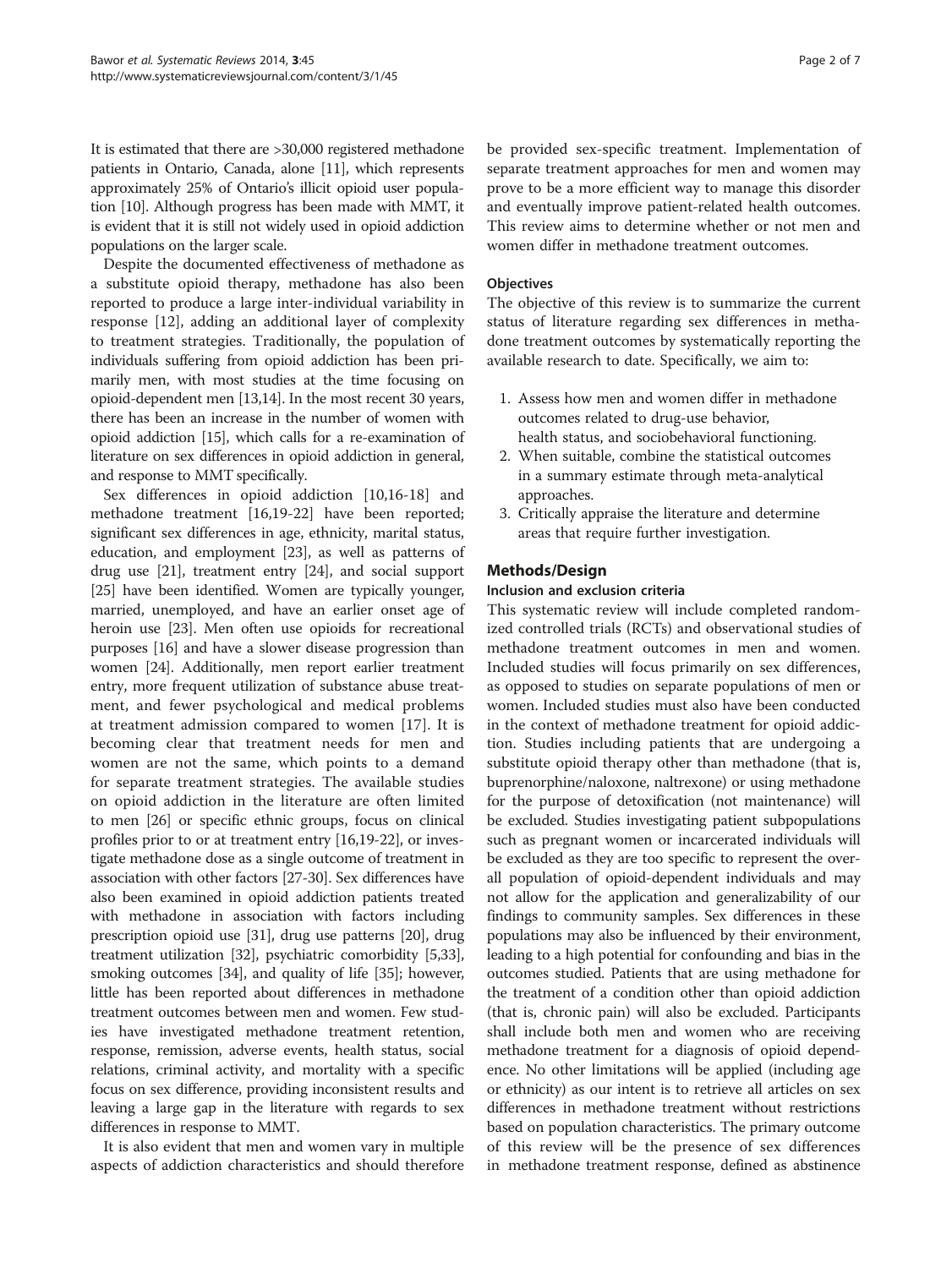from illicit opioid use and measured through self-report and/or urinalysis. Sex differences in treatment outcomes will also be assessed with respect to three life domains: drug use-related behavior, health status, and sociobehavioral functioning. These outcomes include treatment retention/ duration, remission status post-treatment, polysubstance abuse, methadone dose, drug-related adverse events, health status, psychological status, mortality, criminal activity, high risk sexual behavior, social support/relations, and employment. A complete list of how these outcomes are described, defined, and measured in the literature is available in Table [1](#page-3-0).

#### Search strategy

We shall identify all studies relevant to this review with no language or time restraints. We will search the PubMed/MEDLINE, EMBASE, PsycINFO, and CINAHL databases for relevant articles. Relevant search terms and their medical subject heading (MeSH) equivalents will be used in varying combinations; refer to Table [2](#page-4-0) for the complete search strategy. In order to maximize the number of relevant articles retrieved, treatment outcomes will not be included in the search. We will use a wide search to include titles, abstracts, and keyword fields to avoid missing important articles whose title may not reflect the content of the article. Articles will be excluded by limiting the search to humans. We will also manually review reference lists of included studies for studies that may have been missed in the initial search. Grey literature will not be reviewed as we are looking for complete published data only.

#### Data screening

Two independent raters (MB and BBD) will screen all citations and abstracts retrieved using the search strategy and identify all eligible articles. Articles that meet the predetermined criteria will be included for full-text review. Disagreements at any phase of the review process will be resolved by discussion or, in the case where a consensus is not reached, a third independent rater (ZS) will determine eligibility. Ineligible studies will be excluded from the review and reasons for exclusion will be recorded. Interrater agreement will be calculated using the Kappa statistic [[48\]](#page-6-0) for each phase of screening. Authors will be contacted directly if further data clarification is needed.

## Data extraction

The two authors (MB and BBD) will independently extract data from the studies using a pre-established pilot-tested data extraction form (see Additional file [1](#page-5-0)). Information obtained will include the author and year of publication, city and country of publication, title of article, journal name, study design, and description of sample population, including total number of men and women study participants, mean age (total and men versus women), and ethnicity. Primary and secondary outcomes, outcome measures, statistical analyses, results, and conclusions will also be recorded. In the case of missing or incomplete data, authors will be contacted for further details. Data will be combined to produce a summary estimate in a meta-analysis if the extracted data allows it.

## Assessment of quality

Two authors (MB and BBD) will independently assess the risk of bias of included studies using the Newcastle-Ottawa Scale (NOS) [\[49](#page-6-0)] for observational studies and the Cochrane Collaboration's tool [[50](#page-6-0)] for assessing risk of bias in RCTs. For observational studies, two authors (MB and BBD) will independently assess the risk of bias of each included study using an adapted version of a modified NOS, specific to the context of this review. This will include seven questions spread across four domains of evaluation; methods for selecting study participants (selection bias), methods to control for confounding (performance bias), statistical methods (detection bias), and methods for measuring exposure and outcome variables (information bias). Risk of bias is measured on a scale of 0 (high risk of bias) to 3 (low risk of bias) and a specific description with examples of both high and low bias is provided. Items regarding selection of participants (representativeness of sample) and ascertainment of outcome (objective versus subjective measures) were retained, while other items relating to the comparability of groups and adequate follow-up for cohort and case-control studies were removed as these were not directly applicable to our topic of interest. We also introduced categories that emphasize statistical methods, confounding effects, and reporting of data to ensure that bias in methodology is assessed. These scales will be used to measure the risk of bias on a per study basis or categorized by domain to develop a general conclusion about the sources of bias in the studies included in this review (see Additional file [2](#page-5-0)). Cochrane's tool for assessing risk of bias in RCTs includes seven domains; random sequence generation, allocation concealment, blinding of participants and personnel, blinding of outcome assessment, incomplete outcome data, selective reporting, and other bias. Each of these domains will be evaluated according to high or low risk of bias and will also be assessed on a per study or per domain basis. If a meta-analysis is possible, we will use the Grading of Recommendations, Assessment, Development, and Evaluation framework to rate the quality of evidence through investigation of risk of bias, imprecision (random error), inconsistency, indirectness, and publication bias. We will then summarize the evidence for individual outcomes in summary of findings tables, which will allow for assessment of our confidence in the estimates.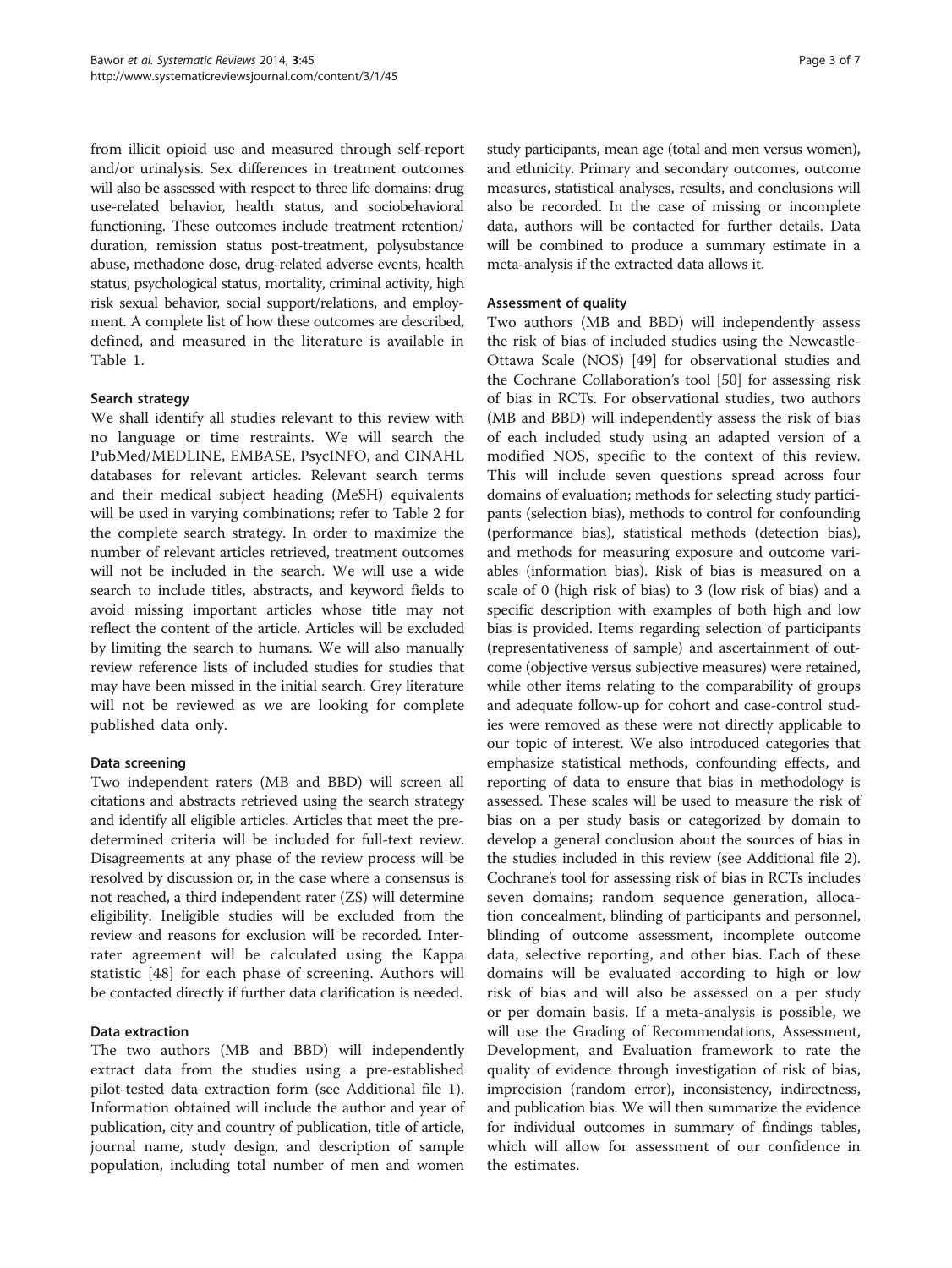| Outcome                               | <b>Definition</b>                                                                                                              | <b>Measurement of variable</b>                                                         | <b>Statistics</b>                                                         | <b>Studies</b>  |
|---------------------------------------|--------------------------------------------------------------------------------------------------------------------------------|----------------------------------------------------------------------------------------|---------------------------------------------------------------------------|-----------------|
| Drug use-related behavior             |                                                                                                                                |                                                                                        |                                                                           |                 |
|                                       | Response to treatment Abstaining from illicit opioid use<br>throughout treatment duration                                      | Urine screening                                                                        | Percentage                                                                | $[36-39]$       |
|                                       |                                                                                                                                | Self reported opioid use (daily or<br>weekly) over specified time period               | Mixed model ANOVA<br>Cochran-Mantel-Haenszel<br>statistic                 |                 |
| Treatment retention<br>or duration    | Proportion of participants completing<br>treatment; days in treatment from first<br>to last day of therapy                     | Number of days patient remains in<br>treatment                                         | Cox proportional hazards<br>model                                         | $[36-38]$       |
|                                       |                                                                                                                                | Proportion of patients retained in<br>treatment for pre-specified duration<br>of study | Kaplan-Meier survival curve                                               |                 |
| Remission status<br>post-treatment    | Abstinence from use of illicit opioids<br>at follow-up                                                                         | Urine screening                                                                        | t-test                                                                    | $[37, 39 - 41]$ |
|                                       |                                                                                                                                | Self-reported opioid use (any) after<br>treatment                                      | 2x2 factorial ANOVA                                                       |                 |
| Polysubstance use                     | Use of at least two (non-opioid)<br>substances throughout the course<br>of treatment                                           | Self-reported use of substances<br>daily or weekly or in last 30 days                  | Percentage<br>Fischer's Exact Test                                        | [37, 38]        |
|                                       |                                                                                                                                | Net reduction in proportion of<br>drug abuse after specific duration                   |                                                                           |                 |
| Health and methadone-related outcomes |                                                                                                                                |                                                                                        |                                                                           |                 |
| Methadone dose                        | Average daily methadone dose                                                                                                   | Milligrams/day                                                                         | Difference in means (SD)                                                  | $[38]$          |
|                                       |                                                                                                                                | Mean methadone dose after<br>specific duration in treatment                            |                                                                           |                 |
| Drug-related adverse<br>events        | Reaction to treatment drug                                                                                                     | Interview/physical examination                                                         | Percentage                                                                | $[17]$          |
|                                       |                                                                                                                                | Number of hospitalizations                                                             | t-test                                                                    |                 |
| Health status                         | Change in health status during<br>course of therapy                                                                            | Interview/physical examination                                                         | <b>ANOVA</b>                                                              | [17,40]         |
|                                       |                                                                                                                                | Number of hospitalizations                                                             |                                                                           |                 |
| Psychological status                  | Comorbidity of psychiatric disorders                                                                                           | Self-reported psychiatric problems                                                     | Percentage                                                                | $[17, 42 - 44]$ |
|                                       |                                                                                                                                | Number of reported symptoms                                                            | Relative risk                                                             |                 |
|                                       |                                                                                                                                | Validated psychiatric assessments                                                      | <b>ANOVA</b>                                                              |                 |
|                                       |                                                                                                                                |                                                                                        | Chi-square                                                                |                 |
| Mortality                             | Treatment-related death or illicit<br>drug use mortality                                                                       | Mortality causes                                                                       | Standardized mortality ratio [45]<br>(SMR)<br>Kaplan-Meier survival curve |                 |
|                                       |                                                                                                                                | Number of deaths                                                                       |                                                                           |                 |
|                                       |                                                                                                                                | Annual death rate per year of age                                                      |                                                                           |                 |
| Sociobehavioral functioning           |                                                                                                                                |                                                                                        |                                                                           |                 |
| Criminal behavior                     | Involvement in illegal activities, arrests, Interview/self-report<br>or incarcerations throughout treatment<br>or at follow-up |                                                                                        | Percentage                                                                | [17, 37, 39]    |
|                                       |                                                                                                                                | Current legal status                                                                   | t-test                                                                    |                 |
|                                       |                                                                                                                                |                                                                                        | <b>ANOVA</b>                                                              |                 |
| High-risk sexual<br>behavior          | Involvement in behaviors that put the<br>patient at high risk for HIV and other<br>infections                                  | Use of injection methods<br>(30 days prior)                                            | Weighted least-squares<br>estimation procedure                            | [46, 47]        |
|                                       |                                                                                                                                | Number of sex partners                                                                 | Repeated measures ANOVA                                                   |                 |
|                                       |                                                                                                                                | Incidence of unprotected sex                                                           |                                                                           |                 |
|                                       | Social relations/support Patient's relationship status and<br>conception of his/her relationship<br>with others                | Self-report                                                                            | <b>ANOVA</b>                                                              | $[17]$          |
|                                       |                                                                                                                                | Number of close friends/family                                                         |                                                                           |                 |
|                                       |                                                                                                                                | Marital and family status                                                              |                                                                           |                 |
|                                       |                                                                                                                                | Ratings of interactions                                                                |                                                                           |                 |
| Employment                            | Status of employment and evidence<br>of financial income                                                                       | Change in self-reported employment<br>status during treatment                          | Percentage<br>Difference in means (SD)                                    | [17,37,39,40]   |
|                                       |                                                                                                                                | Employment status after treatment                                                      |                                                                           |                 |
| ANOVA, analysis of variance.          |                                                                                                                                |                                                                                        |                                                                           |                 |

## <span id="page-3-0"></span>Table 1 Definition of methadone treatment outcomes for assessment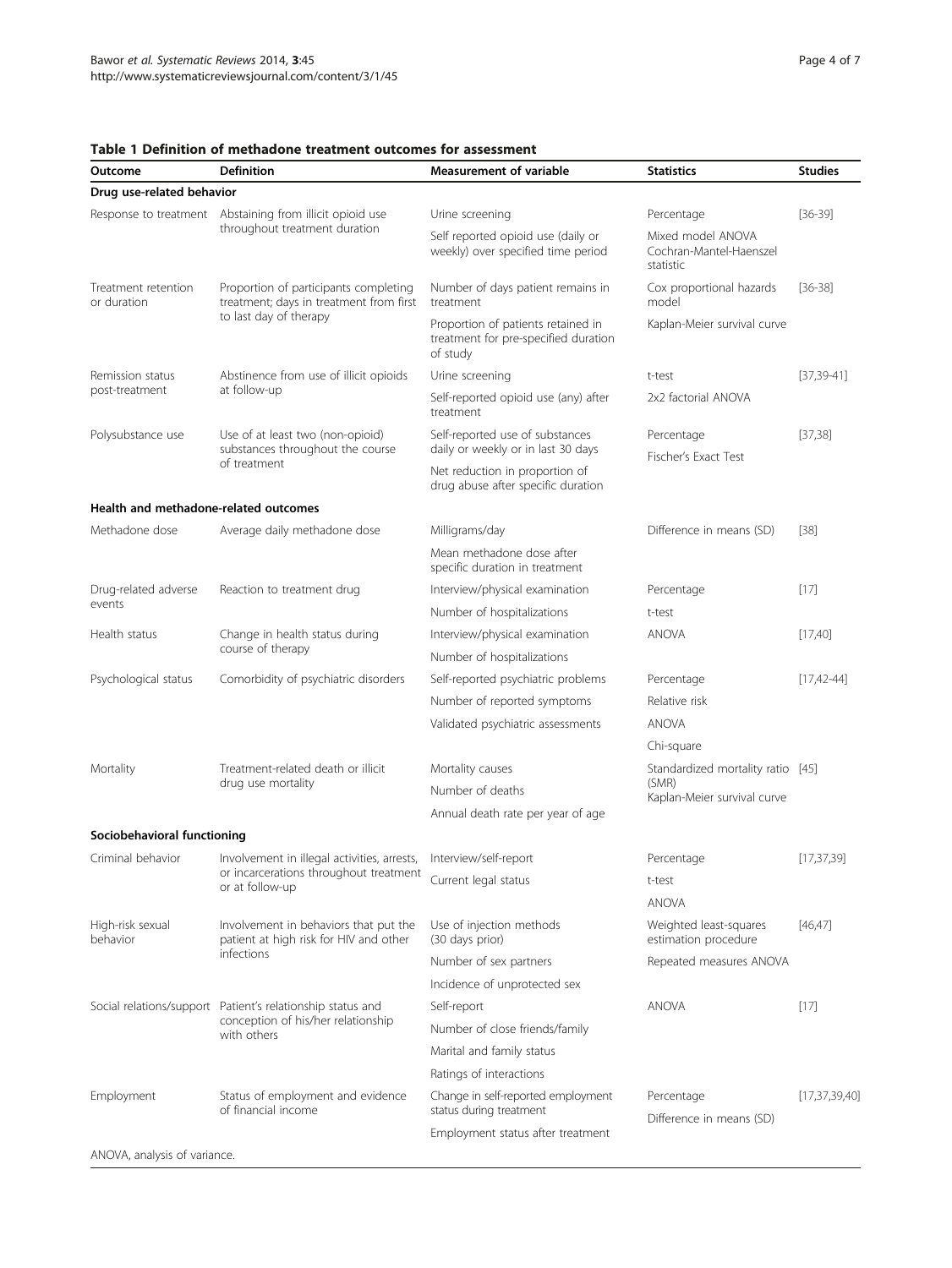#### <span id="page-4-0"></span>Table 2 Search strategy for retrieval of relevant articles from multiple databases

| Database          | Search strategy                                                                   |
|-------------------|-----------------------------------------------------------------------------------|
| $MEDLINE n = 401$ | 1. Opioid-related disorders/dt, rh, th<br>[Drug Therapy, Rehabilitation, Therapy] |
|                   | 2. Opiate substitution treatment/                                                 |
|                   | 3 Methadone/                                                                      |
|                   | 4. Sex Characteristics/                                                           |
|                   | 5. sex differences.m_titl.                                                        |
|                   | 6. gender differences.m_titl.                                                     |
|                   | 7. sex.m_titl.                                                                    |
|                   | 8. male.m_titl.                                                                   |
|                   | 9. female.m_titl.                                                                 |
|                   | 10. men.m $_{\rm \pm}$ titl.                                                      |
|                   | 11. women.m_titl.                                                                 |
|                   | 12. 1 or 2 or 3                                                                   |
|                   | 13. 4 or 5 or 6 or 7 or 8 or 9 or 10 or 11                                        |
|                   | 14, 12 and 13                                                                     |
|                   | 15. limit 14 to humans                                                            |
| EMBASE n = 180    | 1. Opioid-related disorders/dt, rh, th<br>[Drug Therapy, Rehabilitation, Therapy] |
|                   | 2. Opiate substitution treatment/                                                 |
|                   | 3. Methadone/                                                                     |
|                   | 4. Sex Characteristics/                                                           |
|                   | 5. sex differences.m_titl.                                                        |
|                   | 6. gender differences.m_titl.                                                     |
|                   | 7. sex.m_titl.                                                                    |
|                   | 8. male.m_titl.                                                                   |
|                   | 9. female.m_titl.                                                                 |
|                   | 10. men.m $_{\rm \pm}$ titl.                                                      |
|                   | 11. women.m_titl.                                                                 |
|                   | 12. 1 or 2 or 3                                                                   |
|                   | 13. 4 or 5 or 6 or 7 or 8 or 9 or 10 or 11                                        |
|                   | 14. 12 and 13                                                                     |
|                   | 15. limit 14 to humans                                                            |
| PsycINFO n = 241  | 1. exp Methadone Maintenance/ or<br>exp Methadone/                                |
|                   | 2. exp Human Sex Differences/                                                     |
|                   | 3. sex.m titl.                                                                    |
|                   | 4. male.m titl.                                                                   |
|                   | 5. female.m titl.                                                                 |
|                   | 6. men.m_titl.                                                                    |
|                   | 7. women.m_titl.                                                                  |
|                   | 8. 2 or 3 or 4 or 5 or 6 or 7                                                     |
|                   | $9.1$ and $8$                                                                     |
|                   | 10. limit 9 to humans                                                             |
|                   |                                                                                   |

#### Table 2 Search strategy for retrieval of relevant articles from multiple databases (Continued)

| $CIMAHI n = 23$ | 1. Opioid abuse (TX All Text)                                         |
|-----------------|-----------------------------------------------------------------------|
|                 | 2. Methadone (TX All Text)                                            |
|                 | 3. Methadone treatment programs<br>(MJ Word in Major Subject Heading) |
|                 | 4. Gender differences (TX All Text)                                   |
|                 | 5. Sex differences                                                    |
|                 | 6.1 or 2 or 3 and 4 or 5                                              |
|                 | 7. limit 6 to human                                                   |

## Statistical analyses and heterogeneity

The results of this systematic review will be reported in a narrative and informative manner; we will discuss issues of study design and statistical analysis methods of the included studies to determine which studies are most informative and reliable. Where possible, we will assess the studies in a combined statistical manner using meta-analysis. The Kappa statistic will be used to measure level of agreement between independent raters. For dichotomous outcomes, we will compute pooled odds ratios using the Mantel-Haenszel random effects model, in which the model is able to estimate between study variation through an evaluation of each study's final results and a Mantel-Haenszel fixed effect meta-analysis result.

For the summary estimates, we will employ a random effects model, which assumes variation between studies and their respective effect sizes. The nature of observational studies in this population is highly variable, therefore heterogeneity will be accounted for and will allow us to develop aggregate estimates. We will assess the participants, methods, and results of included studies for heterogeneity, which will allow us to determine whether results can be compared across studies. Possible sources of heterogeneity include age groups, study design, methodology, and definition of outcome. In case of heterogeneity, subgroup analyses according to these different categories will be performed. Included studies will be presented in the form of a forest plot. We will use Review Manager 5.1 software (The Cochrane Collaboration, London, UK) for all statistical analysis and results will be presented using 95% confidence intervals.

#### Presenting and reporting of results

We will report the systematic review according to the Preferred Reporting Items for Systematic reviews and Meta-Analyses guidelines [[51](#page-6-0)]. A flow diagram will be used to summarize the selection process of studies at each phase and summary tables will be used to report study characteristics and presence of sex differences per methadone outcome. Publication bias will also be examined and assessed using Egger's plot.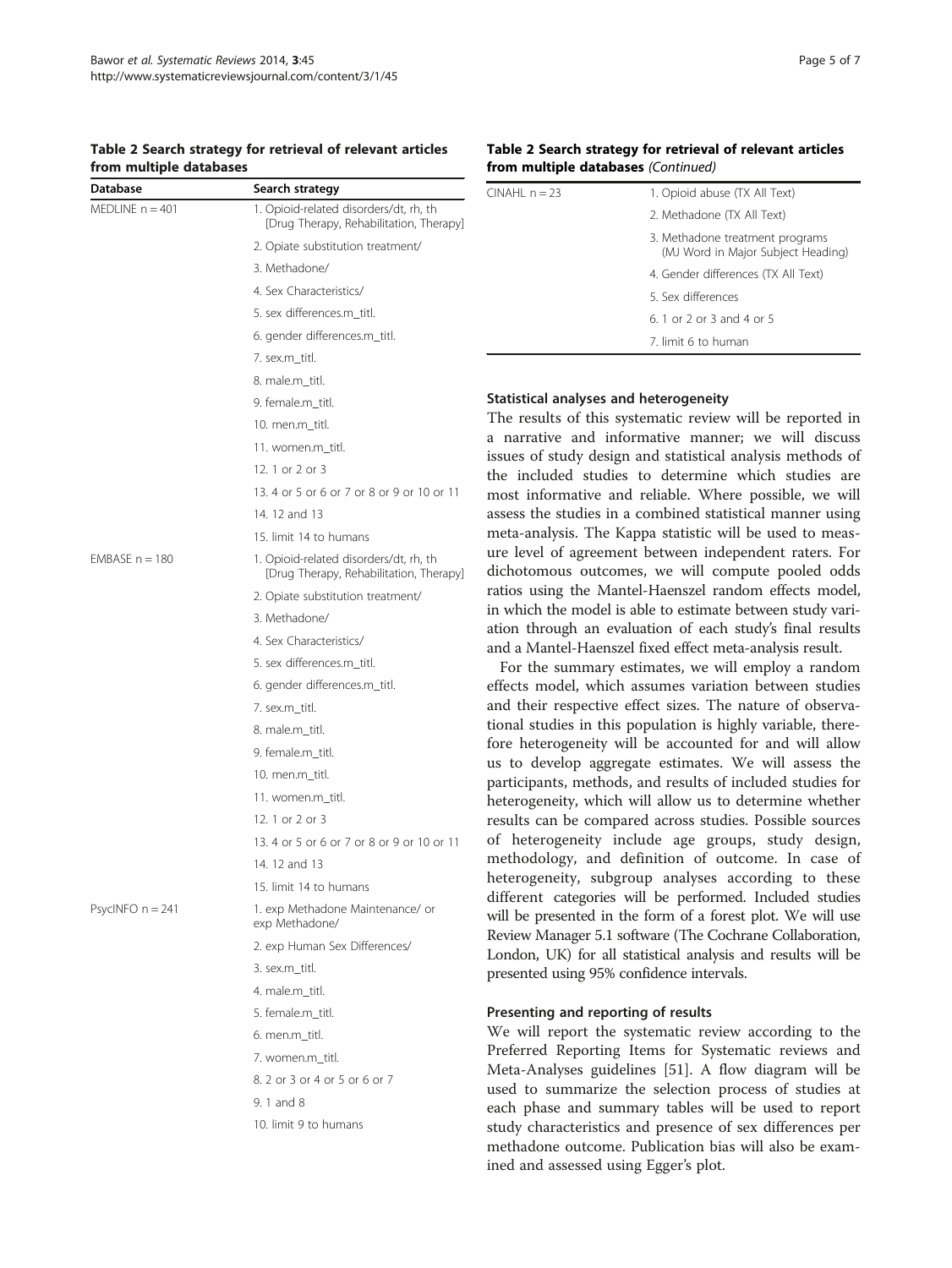#### <span id="page-5-0"></span>**Discussion**

Using evidence from this systematic review, we expect to draw conclusions regarding the presence of sex differences in outcomes of MMT for opioid addiction. This review will not only provide us with summary evidence for which we can objectively make inferences about the current status of literature, it will also allow us to critically evaluate the methodological quality and risk of bias present in the available evidence. The literature on methadone treatment focuses primarily on men and little is known about women or how the sexes compare. We anticipate that this review will highlight how men and women differ in methadone treatment outcomes and allow us to generate conclusions that can be applied to treatment in a clinical setting. We will encourage healthcare professionals to make use of this information and approach men and women dealing with opioid addiction using different treatment strategies, catered to each sex specifically. We are hopeful that this review will ultimately establish the need for further examination into sex differences in methadone treatment in an effort to improve treatment prognosis for individuals dealing with this complex disorder.

## Additional files

[Additional file 1:](http://www.biomedcentral.com/content/supplementary/2046-4053-3-45-S1.pdf) Data extraction form for included studies. This form contains the information which we intend to extract from included studies during the data extraction process. It includes general study information, methods and description of sample, outcomes, and results.

[Additional file 2:](http://www.biomedcentral.com/content/supplementary/2046-4053-3-45-S2.pdf) Adapted version of a modified Newcastle-Ottawa Scale (NOS) for single use in specific context. This form demonstrates the modified version of the NOS categorized by domain of evaluation and supported with examples of levels of bias. Observational studies will be assessed on risk of bias based on this form.

#### Abbreviations

MMT: methadone maintenance treatment; NOS: Newcastle-Ottawa Scale; RCT: randomized controlled trial.

#### Competing interests

The authors declare that they have no competing interests.

#### Authors' contributions

MB: conception and design, manuscript writing, critical revision, development of data extraction forms and quality assessment tools, and final approval of manuscript. BBD: interpretation and methodology, help with development of quality assessment tool, critical revision, and final approval of manuscript. RA: consultations for search strategy and quality assessment, critical revision, and final approval of manuscript. MS: interpretation of literature, critical revision, and final approval of manuscript. LT: methodology, critical revision, and final approval of manuscript. ZS: conception and design, critical revision, methodology, and final approval of manuscript. All authors read and approved the final manuscript.

#### Acknowledgements

This work was supported by the Canadian Institute for Health Research (CIHR) Drug Safety and Effectiveness Network (DSEN) grant (Grant number: 126639). The funding agency has no role in the review process, design of the study or publication of the results.

#### Author details

<sup>1</sup>MINDS Neuroscience Graduate Program, McMaster University, 1280 Main Street W., Hamilton, ON L8S 4L8, Canada. <sup>2</sup>Population Genomics Program Chanchlani Research Centre, McMaster University, 1280 Main St. West, Hamilton, ON L8S 4L8, Canada. <sup>3</sup> Health Research Methodology Graduate Program, McMaster University, 1280 Main Street W., Hamilton, ON L8S 4L8, Canada. <sup>4</sup> Department of Clinical Epidemiology and Biostatistics, McMaster University, 1280 Main St. West, Hamilton, ON L8S 4L8, Canada. <sup>5</sup>Department of Psychiatry and Behavioural Neurosciences, McMaster University, 1280 Main St. West, Hamilton, ON L8S 4L8, Canada. <sup>6</sup>Department of Medicine, McMaster University, 1280 Main Street W., Hamilton, ON L8S 4L8, Canada. 7Women's Health Concerns Clinic, St. Joseph's Healthcare Hamilton, 50 Charlton Avenue E., Hamilton, ON L8N 4A6, Canada. <sup>8</sup>Department of Obstetrics and Gynecology, McMaster University, 1280 Main Street W., Hamilton, ON L8S 4L8, Canada. <sup>9</sup>Biostatistics Unit, Centre for Evaluation of Medicine, 25 Main Street W. Suite 2000, Hamilton, ON L8P 1H1, Canada.

#### Received: 24 January 2014 Accepted: 29 April 2014 Published: 16 May 2014

#### References

- 1. Okie S: A flood of opioids, a rising tide of deaths. N Engl J Med 2010, 363:1981–1985.
- 2. CDC: Multiple cause of death data. In National Vital Statistics System. Atlanta, GA: Centers for Disease Control and Prevention; 2011.
- 3. Fischer B, Keates A, Buhringer G, Reimer J, Rehm J: Non-medical use of prescription opioids and prescription opioid-related harms: why so markedly higher in North America compared to the rest of the world? Addiction 2013, 109:177.
- 4. Firestone Cruz M, Fischer B, Patra J, Kalousek K, Newton-Taylor B, Rehm J, Tyndall M: Prevalence and associated factors of hepatitis C infection (HCV) in a multi-site Canadian population of illicit opioid and other drug users (OPICAN). Can J Public Health 2007, 98:130–133.
- 5. Brooner RK, King VL, Kidorf M, Schmidt CW Jr, Bigelow GE: Psychiatric and substance use comorbidity among treatment-seeking opioid abusers. Arch Gen Psychiatry 1997, 54:71–80.
- 6. Hall W, Bell J, Carless J: Crime and drug use among applicants for methadone maintenance. Drug Alcohol Depend 1993, 31:123–129.
- 7. Mattick RP, Breen C, Kimber J, Davoli M: Methadone maintenance therapy versus no opioid replacement therapy for opioid dependence. Cochrane Database Syst Rev 2009, 3:CD002209.
- 8. National Consensus Development Panel on Effective Medical Treatment of Opiate Addiction: Effective medical treatment of opiate addiction. JAMA 1998, 280:1936–1943.
- 9. Fischer B: Prescriptions, power and politics: the turbulent history of methadone maintenance in Canada. J Public Health Policy 2000, 21:187–210.
- 10. Fischer B, Cruz MF, Rehm J: Illicit opioid use and its key characteristics: a select overview and evidence from a Canadian multisite cohort of illicit opioid users (OPICAN). Can J Psychiatry 2006, 51:624–634.
- 11. Mental Health and Addiction Information: Methadone. Toronto, ON: CAMH; 2010. [http://www.camh.ca/en/hospital/health\\_information/a\\_z\\_mental\\_](http://www.camh.ca/en/hospital/health_information/a_z_mental_health_and_addiction_information/methadone/Pages/methadone.aspx) [health\\_and\\_addiction\\_information/methadone/Pages/methadone.aspx](http://www.camh.ca/en/hospital/health_information/a_z_mental_health_and_addiction_information/methadone/Pages/methadone.aspx).
- 12. Li Y, Kantelip JP, Gerritsen-van Schieveen P, Davani S: Interindividual variability of methadone response: impact of genetic polymorphism. Mol Diagn Ther 2008, 12:109–124.
- 13. Fischer B, Medved W, Gliksman L, Rehm J: Illicit opiate users in Toronto: a profile of current users. Addict Res 1999, 7:377–415.
- 14. Fischer B, Rehm J, Patra J, Cruz MF: Changes in illicit opioid use across Canada. CMAJ 2006, 175:1385.
- 15. Substance Abuse and Mental Health Services Administration: Summary of findings from the 2000 National Household Survey on Drug Abuse. Rockville, MD: Substance Abuse and Mental Health Services Administration, Office of Applied Studies; 2001.
- 16. Back SE, Lawson KM, Singleton LM, Brady KT: Characteristics and correlates of men and women with prescription opioid dependence. Addict Behav 2011, 36:829–834.
- 17. Chatham LR, Hiller ML, Rowan-Szal GA, Joe GW, Simpson DD: Gender differences at admission and follow-up in a sample of methadone maintenance clients. Subst Use Misuse 1999, 34:1137–1165.